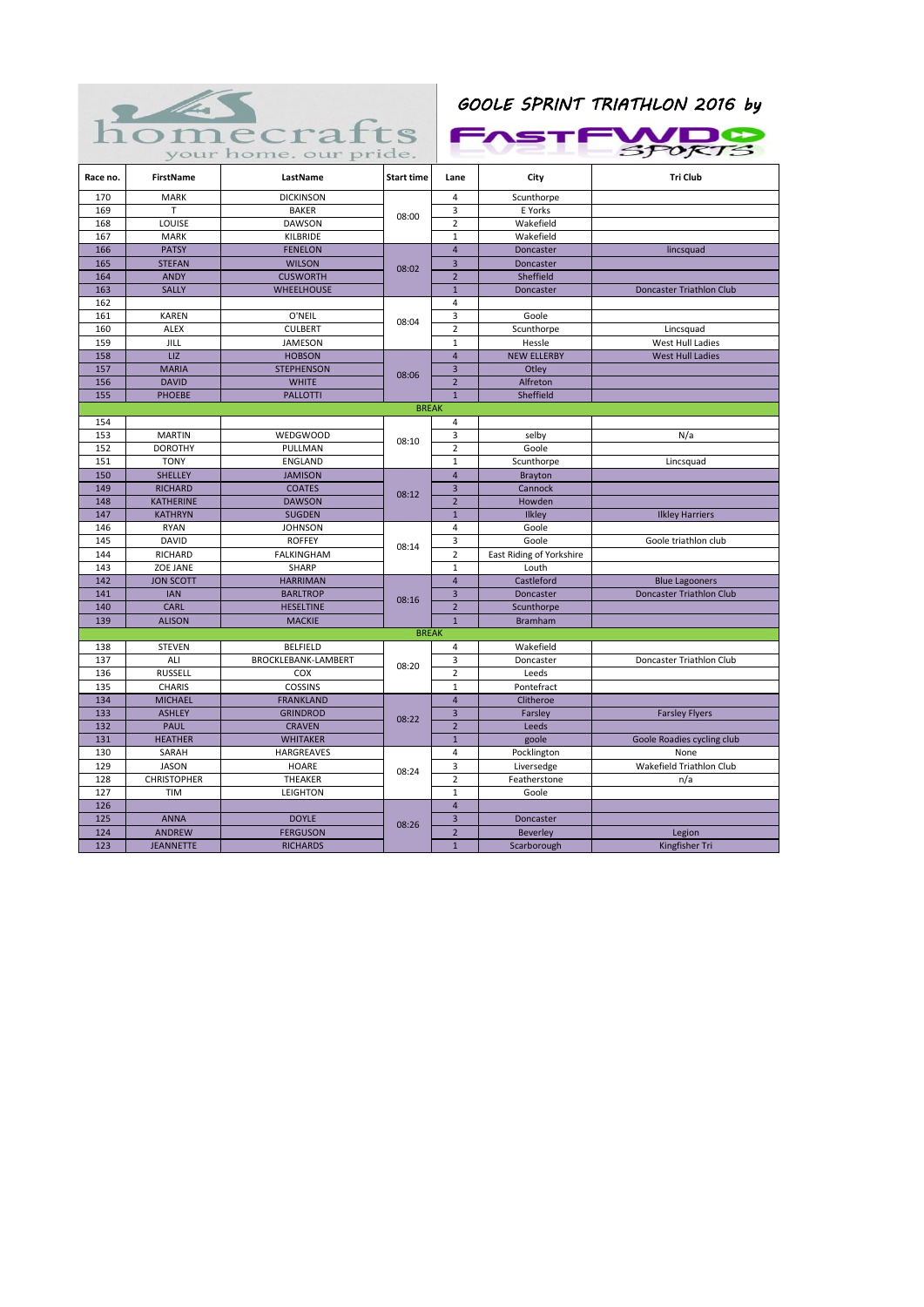|     |                    |                       | <b>BREAK</b> |                         |                           |                                      |                          |  |
|-----|--------------------|-----------------------|--------------|-------------------------|---------------------------|--------------------------------------|--------------------------|--|
|     |                    |                       |              |                         |                           |                                      |                          |  |
| 122 | <b>DONNA</b>       | CHAPPILL              |              | 4                       | Gunness                   | Lincsquad                            |                          |  |
| 121 | SIMON              | <b>BARNES</b>         |              | 3                       | Driffield                 |                                      |                          |  |
| 120 | KATE               | <b>BROWN</b>          | 08:30        | $\overline{2}$          | Market Rasen              | Caistor RC                           |                          |  |
|     |                    |                       |              |                         |                           |                                      |                          |  |
| 119 | <b>SUSIE</b>       | <b>FOSTER</b>         | 08:32        | $\mathbf 1$             | York                      | Yorkshire Vikings Tri Team           |                          |  |
| 118 |                    |                       |              | $\overline{4}$          |                           |                                      |                          |  |
|     | <b>ALISON</b>      | <b>SOWERY</b>         |              |                         |                           | Wakefield                            |                          |  |
| 117 | <b>STEVE</b>       | <b>FINCH</b>          |              | $\overline{\mathbf{3}}$ | Selby                     |                                      |                          |  |
| 116 | <b>VICTORIA</b>    | <b>WHITE</b>          |              | $\overline{2}$          | Sheffield                 |                                      |                          |  |
|     |                    |                       |              |                         |                           |                                      |                          |  |
| 115 |                    |                       |              | $\mathbf{1}$            |                           |                                      |                          |  |
| 114 | <b>KENTON</b>      | <b>ROBBINS</b>        |              | $\overline{4}$          | Howden                    | Lion Fitness                         |                          |  |
|     |                    |                       | 08:34        |                         |                           |                                      |                          |  |
| 113 | SHAUN              | <b>TEAL</b>           |              |                         |                           | 3                                    | Hull                     |  |
| 112 | ANDY               | <b>WEDGWOOD</b>       |              |                         | $\mathbf 2$               | Doncaster                            | Doncaster Triathlon Club |  |
|     |                    |                       |              |                         |                           |                                      |                          |  |
| 111 | LEIGH              | ANDREW                |              | $\mathbf{1}$            | York                      | York triathlon club                  |                          |  |
| 110 | <b>OWEN</b>        | <b>WEDGWOOD</b>       |              | $\overline{4}$          | Doncaster                 |                                      |                          |  |
|     |                    |                       |              |                         |                           |                                      |                          |  |
| 109 | <b>IVAN</b>        | <b>DOWN</b>           |              | $\mathsf 3$             | Goole                     |                                      |                          |  |
| 108 | <b>CORRINA</b>     | <b>SLASKI</b>         | 08:36        | $\overline{2}$          | Wakefield                 |                                      |                          |  |
|     |                    |                       |              |                         |                           |                                      |                          |  |
| 107 | <b>DAVE</b>        | <b>WILSON</b>         |              | $\mathbf 1$             | Hull                      | #TeamWolfPack                        |                          |  |
|     |                    |                       | <b>BREAK</b> |                         |                           |                                      |                          |  |
|     |                    |                       |              |                         |                           |                                      |                          |  |
| 106 | <b>CHRISTOPHER</b> | <b>BROOKE</b>         |              | 4                       | Hull                      |                                      |                          |  |
| 105 | <b>JOHN</b>        | PULLAN                |              | 3                       | Rotherham                 | Doncaster Triathlon Club             |                          |  |
|     |                    |                       | 08:40        |                         |                           |                                      |                          |  |
| 104 | <b>MARK</b>        | <b>JARRED</b>         |              | $\overline{2}$          | <b>Brigg</b>              | Lincsquad                            |                          |  |
| 103 | <b>STEVEN</b>      | WHITLAM               |              | $\mathbf 1$             | Goole                     | Goole Viking striders                |                          |  |
|     |                    |                       |              |                         |                           |                                      |                          |  |
| 102 | <b>CHRIS</b>       | <b>HOLDING</b>        |              | $\overline{4}$          | Wakefield                 | Wakefield triathlon club             |                          |  |
| 101 | <b>ASHLEY</b>      | <b>EVANS</b>          |              | $\overline{\mathbf{3}}$ | Scunthorpe                | Lincsquad                            |                          |  |
|     |                    |                       | 08:42        |                         |                           |                                      |                          |  |
| 100 | <b>DARREN</b>      | <b>POTTER</b>         |              | $\overline{2}$          | Doncaster                 | Doncaster Triathlon Club             |                          |  |
| 99  | <b>JONATHAN</b>    | <b>VEALL</b>          |              | $\mathbf 1$             | Doncaster                 | Doncaster Triathlon Club             |                          |  |
|     |                    |                       |              |                         |                           |                                      |                          |  |
| 98  | RACHAEL            | PATTLE                |              | $\overline{4}$          | North Ferriby             | Humber triathletes                   |                          |  |
| 97  |                    |                       |              | 3                       |                           |                                      |                          |  |
|     |                    |                       | 08:44        |                         |                           |                                      |                          |  |
| 96  | JANE               | <b>TAYLOR</b>         |              | $\overline{2}$          | <b>Brigg</b>              | Lincsquad                            |                          |  |
| 95  | <b>NICKY</b>       | <b>GHETLER</b>        |              | $\mathbf 1$             | Holme on the wolds        |                                      |                          |  |
|     |                    |                       |              |                         |                           |                                      |                          |  |
| 94  | <b>SARAH</b>       | <b>MARSDEN</b>        |              | $\overline{4}$          | <b>Ilkley</b>             | <b>Team Bear</b>                     |                          |  |
| 93  |                    |                       |              | $\overline{\mathbf{3}}$ |                           |                                      |                          |  |
|     |                    |                       | 08:46        |                         |                           |                                      |                          |  |
| 92  | <b>SARAH</b>       | <b>EVANS</b>          |              | $\overline{2}$          | Scunthorpe                | Lincsquad                            |                          |  |
| 91  | ZOE                | <b>JAMESON</b>        |              | $\mathbf 1$             | Hessle                    | <b>West Hull Ladies</b>              |                          |  |
|     |                    |                       |              |                         |                           |                                      |                          |  |
|     |                    |                       | <b>BREAK</b> |                         |                           |                                      |                          |  |
| 90  | PHIL               | <b>CADDICK</b>        |              | 4                       | Selby                     | Yorkshire Vikings                    |                          |  |
|     |                    |                       |              |                         |                           |                                      |                          |  |
| 89  | <b>CHRIS</b>       | <b>SMITH</b>          | 08:50        | 3                       | leeds                     | Wakefield Triathlon Club             |                          |  |
| 88  | <b>MARTIN</b>      | TRAIN                 |              | $\overline{2}$          | Doncaster                 | Doncaster Triathlon Club             |                          |  |
|     |                    |                       |              |                         |                           |                                      |                          |  |
| 87  | PETE               | <b>WALTON</b>         |              | $\mathbf 1$             | Worksop                   |                                      |                          |  |
| 86  | <b>ISABEL</b>      | <b>TURKINGTON</b>     |              | $\overline{4}$          | <b>Brigg</b>              | Lincsquad                            |                          |  |
|     |                    |                       |              |                         |                           |                                      |                          |  |
| 85  | <b>RICH</b>        | <b>MORTON</b>         | 08:52        | $\mathsf 3$             | doncaster                 | Doncaster Triathlon Club             |                          |  |
| 84  | <b>SHARRON</b>     | <b>WILSON</b>         |              | $\overline{2}$          | <b>Beverley</b>           | None                                 |                          |  |
|     |                    |                       |              |                         |                           |                                      |                          |  |
| 83  | <b>DIANE</b>       | <b>JORDAN</b>         |              | $\mathbf 1$             | Doncaster                 | Doncaster Triathlon Club             |                          |  |
| 82  |                    |                       |              | $\overline{4}$          |                           |                                      |                          |  |
|     |                    |                       |              | 3                       |                           |                                      |                          |  |
| 81  | <b>JASON</b>       | <b>ASPINALL</b>       |              |                         |                           |                                      |                          |  |
|     |                    |                       |              |                         | Keighley                  | N/A                                  |                          |  |
|     |                    |                       | 08:54        |                         |                           |                                      |                          |  |
| 80  |                    |                       |              | $\overline{2}$          |                           |                                      |                          |  |
| 79  | LESLEY             | HATTERSLEY            |              | $\mathbf{1}$            | Doncaster                 | Tri4Girlz                            |                          |  |
|     | <b>JIM</b>         | <b>CONNELL</b>        |              | $\overline{\mathbf{4}}$ | Cheltenham                | None                                 |                          |  |
| 78  |                    |                       |              |                         |                           |                                      |                          |  |
| 77  | <b>RICHARD</b>     | <b>ARTHUR</b>         |              | $\overline{\mathbf{3}}$ | Doncaster                 | Doncaster Triathlon Club             |                          |  |
| 76  | <b>CRAIG</b>       | <b>DUKE</b>           | 08:56        | $\overline{2}$          | Doncaster                 | <b>Doncaster Triathlon Club</b>      |                          |  |
|     |                    |                       |              |                         |                           |                                      |                          |  |
| 75  | <b>LLOYD</b>       | <b>BEECH</b>          |              | $\overline{1}$          | Leeds                     |                                      |                          |  |
|     |                    |                       | <b>BREAK</b> |                         |                           |                                      |                          |  |
|     |                    |                       |              |                         |                           |                                      |                          |  |
| 74  | <b>KEV</b>         | <b>MURPHY</b>         |              | 4                       | Yarm                      |                                      |                          |  |
| 73  | <b>NEIL</b>        | LAWRENCE              |              | 3                       | Leeds                     | WakefieLd Triathlon Club             |                          |  |
|     |                    |                       | 09:00        |                         |                           |                                      |                          |  |
| 72  | LORETTA            | <b>MARSH</b>          |              | $\overline{2}$          | Alfreton                  |                                      |                          |  |
| 71  | <b>MARK</b>        | <b>WILSON</b>         |              | $\mathbf 1$             | Eggborough                |                                      |                          |  |
|     |                    |                       |              | $\overline{4}$          |                           |                                      |                          |  |
| 70  | <b>ELIZABETH</b>   | <b>NAIRN</b>          |              |                         | Selby                     | <b>Selby Striders</b>                |                          |  |
| 69  | <b>RICHARD</b>     | <b>NORTH</b>          | 09:02        | $\overline{\mathbf{3}}$ | Elloughton                | Barracuda Tri Club                   |                          |  |
| 68  | AMY                | WHELDRAKE             |              | $\overline{2}$          | Goole                     |                                      |                          |  |
|     |                    |                       |              |                         |                           |                                      |                          |  |
| 67  | <b>RAY</b>         | <b>SMITH</b>          |              | $\mathbf 1$             | Goole                     | N/A                                  |                          |  |
| 66  | <b>RUTH</b>        | <b>WILSON</b>         |              | 4                       | Wroot                     | Lincsquad                            |                          |  |
|     |                    |                       |              |                         |                           |                                      |                          |  |
| 65  | RICHARD            | COATES                | 09:04        | 3                       | Norton                    | York Triathlon Club                  |                          |  |
| 64  | ABBY               | CHAMPKIN              |              | $\overline{2}$          | Beverley                  |                                      |                          |  |
|     |                    |                       |              |                         |                           |                                      |                          |  |
| 63  | <b>GLEN</b>        | MAILER                |              | $\mathbf 1$             | Sheffield                 |                                      |                          |  |
| 62  | <b>KATE</b>        | <b>THOMPSON</b>       |              | $\overline{4}$          | york                      | <b>York Triathlon Club</b>           |                          |  |
|     |                    |                       |              |                         |                           |                                      |                          |  |
| 61  | <b>JON</b>         | <b>CONROY</b>         | 09:06        | $\mathsf 3$             | Scunthorpe                | Lincsquad                            |                          |  |
| 60  | <b>DAVID</b>       | <b>DRABBLE</b>        |              | $\overline{2}$          | Doncaster                 | Doncaster Triathlon Club             |                          |  |
| 59  | <b>BENJAMIN</b>    | SCOTT                 |              | $\mathbf{1}$            | Doncaster                 | Doncaster Triathlon Club             |                          |  |
|     |                    |                       |              |                         |                           |                                      |                          |  |
|     |                    |                       | <b>BREAK</b> |                         |                           |                                      |                          |  |
| 58  | <b>JULIE</b>       | DIMALINE              |              | 4                       | Hull                      | Barracuda                            |                          |  |
|     |                    |                       |              |                         |                           |                                      |                          |  |
| 57  | <b>MARK</b>        | LEEK                  |              | 3                       | Messingham                | 53eleven                             |                          |  |
| 56  | <b>KEVIN</b>       | LOVETT                | 09:10        | $\mathbf 2$             | Gainsborough              | Lincsquad                            |                          |  |
|     |                    |                       |              |                         |                           |                                      |                          |  |
| 55  | <b>CHRISTOPHER</b> | <b>HOBSON</b>         |              | $\mathbf 1$             | <b>NEW ELLERBY</b>        | Baracuda                             |                          |  |
| 54  | <b>MARK</b>        | <b>WELFARE</b>        |              | $\overline{\mathbf{4}}$ | <b>Barrow Upon Humber</b> |                                      |                          |  |
|     |                    |                       |              |                         |                           |                                      |                          |  |
| 53  | <b>RICHARD</b>     | SHARPE                | 09:12        | $\mathsf 3$             | Lincoln                   |                                      |                          |  |
| 52  | <b>HARRY</b>       | <b>PATRICK</b>        |              | $\overline{2}$          | Goole                     |                                      |                          |  |
|     |                    |                       |              |                         |                           |                                      |                          |  |
| 51  | <b>ALEX</b>        | <b>HEBDON</b>         |              | $\mathbf 1$             | <b>Brough</b>             | South Hunsley Independent Triathlete |                          |  |
| 50  | LOUISE             | BEEDHAM               |              | $\overline{4}$          | scunthorpe                | Lincsquad                            |                          |  |
|     |                    |                       |              |                         |                           |                                      |                          |  |
| 49  | SIMON              | BEEDHAM               | 09:14        | 3                       | scunthorpe                | Lincsquad                            |                          |  |
| 48  | <b>JOHN</b>        | DAWSON                |              | $\overline{2}$          | Beverley                  | <b>Beverley AC</b>                   |                          |  |
|     |                    |                       |              |                         |                           |                                      |                          |  |
| 47  | CRAIG              | <b>SCARGILL</b>       |              | $\mathbf 1$             | Pontefract                | No                                   |                          |  |
| 46  | <b>IAN</b>         | <b>KITCHING</b>       |              | $\sqrt{4}$              | leeds                     | leeds and bradford tri club          |                          |  |
|     |                    |                       |              |                         |                           |                                      |                          |  |
| 45  | <b>ANTHONY</b>     | <b>YEATS</b>          | 09:16        | $\mathsf 3$             | Scunthorpe                | Lincsquad                            |                          |  |
| 44  | <b>STEVE</b>       | <b>HALL</b>           |              | $\mathbf 2$             | Doncaster                 |                                      |                          |  |
| 43  | <b>JOHN</b>        | <b>KEMPE STANNERS</b> |              | $\mathbf 1$             | Leeds                     | Leeds Bradford Triathlon             |                          |  |